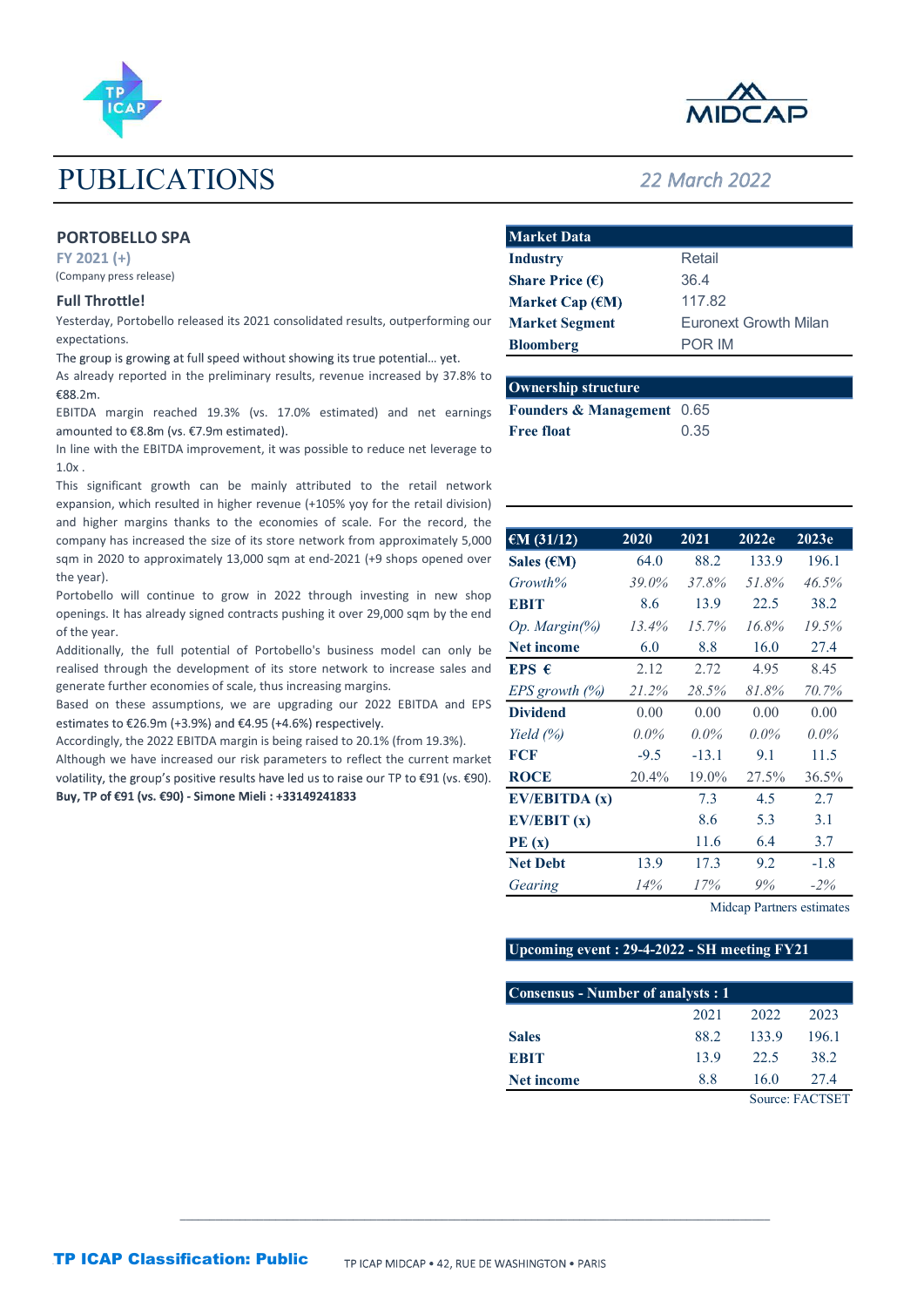#### Analyst certifications

Analyst certifications<br>This research report (the "Report") has been approved by Midcap, a business division of TP ICAP (Europe) SA ("Midcap"), an Investment Services Provider authorised and<br>Report hereby certifies tat (i) Analyst certifications<br>This research report (the "Report") has been approved by Midcap, a business division of TP ICAP (Europe) SA ("Midcap"), an Investment Services Provider authorised and<br>regulated by the Autorité de Con Analyst certifications<br>This research report (the "Report") has been approved by Midcap, a business division of TP ICAP (Europe) SA ("Midcap"), an Investment Services Provider authorised and<br>regulated by the Autorite de Con **Analyst certifications**<br>This research report (the "Report") has been approved by Midcap, a business division of TP ICAP (Europe) SA ("Midcap"), an investment Services Provider authorised and<br>regulated by the Autorité de C related to the specific recommendations or views expressed by the research analyst or associate in the Report. **Analyst certifications**<br>
This research report (the "Report") has been approved by Midcap, a business division of TP ICAP (Europe) SA ("Midcap"), an investment Services Provider authorised and<br>
Report hereby certifies that Analyst certifications<br>This research report (the "Report") has been approved by Middap, a business division of TP ICAP (Europe) SA ("Middap"), an investment Services Provider authorised and<br>regulated by the Autontie de Con Analyst certifications<br>This research report (the "Report") has been approved by Middap, a business division of TP ICAP (Europe) SA ("Middap"), an investment Services Provides authorized and<br>regulated by the Ancested 64 Com Analyst certifications<br>This research report (the "Report") has been approved by Middap, a business division of TP ICAP (Europe) SA ("Middap"), an investment Services Provide authorised and<br>regulated by the Antonik de Condi Analyst certifications<br>This receal of replact (the "figuret") has been approved by Midcap, a busines division of TP (CAP (Europe) SA ("Midcap"), an investme more oppose within this method consists of replact the parts of company the search as been approved by Middap, a business division of TP ICAP (Europe) SA ("Middap"), an investment Services Provider authorities Are Middap (Company Conflict Type) and the Middap (Company Conflict Type) an

#### Methodology

### Conflict of Interests

| Methodology<br>This Report may mention evaluation methods defined as follows:<br>1. DCF method: discounting of future cash flows generated by the company's operations. Cash flows are determined by the analyst's financial forecasts and models. The<br>discount rate used corresponds to the weighted average cost of capital, which is defined as the weighted average cost of the company's debt and the theoretical cost of its<br>equity as estimated by the analyst.<br>2. Comparable method: application of market valuation multiples or those observed in recent transactions. These multiples can be used as references and applied to the<br>company's financial aggregates to deduce its valuation. The sample is selected by the analyst based on the characteristics of the company (size, growth, profitability, etc.).<br>The analyst may also apply a premium/discount depending on his perception of the company's characteristics.<br>3. Assets and liabilities method: estimate of the value of equity capital based on revalued assets adjusted for the value of the debt.<br>4. Discounted dividend method: discounting of estimated future dividend flows. The discount rate used is generally the cost of capital.<br>5. Sum of the parts: this method consists of estimating the various activities of a company using the most appropriate valuation method for each of them, then realizing<br>the sum of the parts.<br><b>Conflict of Interests</b><br><b>Conflict Type</b><br>Company<br><b>MR.BRICOLAGE</b><br>D, F, G<br>E, G<br><b>PORTOBELLO</b><br>G<br>PHARMANUTRA<br><b>SPARTOO</b><br>D, F, G<br><b>STREAMWIDE</b><br>D.F.G<br>A. Midcap or any related legal entity holds more than 5% of the total issued capital of the Issuer;<br>B. The Issuer holds more than 5% of the total issued share capital of Midcap or any related legal entity;<br>C. Midcap, alone or together with other legal entities, is linked to the Issuer by other significant financial interests;<br>D. Midcap or any related legal entity is a market maker or liquidity provider with whom a liquidity agreement has been entered into in respect of the Issuer's financial<br>instruments;<br>E. Midcap or any related legal entity has acted, over the last twelve months, as lead or co-lead in a public offer for financial instruments of the Issuer;<br>F. Midcap or any legal entity related to it is party to any other agreement with the Issuer relating to the provision of investment services in connection with the corporate<br>activity;<br>G. Midcap and the Issuer have agreed to the provision by the former to the latter of a service for the production and distribution of the investment recommendation on<br>the said Issuer;<br><b>Distribution of Investment Ratings</b><br>Midcap employs a rating system based on the following:<br>Buy: Expected to outperform the markets by 15% or more over a 6 to 12 months horizon.<br>Hold: expected performance between -10% and +10% compared to the market over a 6 to 12 months horizon.<br>Sell: Stock is expected underperform the markets by 15% or more over a 6 to 12 months horizon. | related to the specific recommendations or views expressed by the research analyst or associate in the Report. |  |
|----------------------------------------------------------------------------------------------------------------------------------------------------------------------------------------------------------------------------------------------------------------------------------------------------------------------------------------------------------------------------------------------------------------------------------------------------------------------------------------------------------------------------------------------------------------------------------------------------------------------------------------------------------------------------------------------------------------------------------------------------------------------------------------------------------------------------------------------------------------------------------------------------------------------------------------------------------------------------------------------------------------------------------------------------------------------------------------------------------------------------------------------------------------------------------------------------------------------------------------------------------------------------------------------------------------------------------------------------------------------------------------------------------------------------------------------------------------------------------------------------------------------------------------------------------------------------------------------------------------------------------------------------------------------------------------------------------------------------------------------------------------------------------------------------------------------------------------------------------------------------------------------------------------------------------------------------------------------------------------------------------------------------------------------------------------------------------------------------------------------------------------------------------------------------------------------------------------------------------------------------------------------------------------------------------------------------------------------------------------------------------------------------------------------------------------------------------------------------------------------------------------------------------------------------------------------------------------------------------------------------------------------------------------------------------------------------------------------------------------------------------------------------------------------------------------------------------------------------------------------------------------------------------------------------------------------------------------------------------------------------------------------------------------------------------------------------------------------------------------------------------------------------------------------------------------|----------------------------------------------------------------------------------------------------------------|--|
|                                                                                                                                                                                                                                                                                                                                                                                                                                                                                                                                                                                                                                                                                                                                                                                                                                                                                                                                                                                                                                                                                                                                                                                                                                                                                                                                                                                                                                                                                                                                                                                                                                                                                                                                                                                                                                                                                                                                                                                                                                                                                                                                                                                                                                                                                                                                                                                                                                                                                                                                                                                                                                                                                                                                                                                                                                                                                                                                                                                                                                                                                                                                                                                        |                                                                                                                |  |
|                                                                                                                                                                                                                                                                                                                                                                                                                                                                                                                                                                                                                                                                                                                                                                                                                                                                                                                                                                                                                                                                                                                                                                                                                                                                                                                                                                                                                                                                                                                                                                                                                                                                                                                                                                                                                                                                                                                                                                                                                                                                                                                                                                                                                                                                                                                                                                                                                                                                                                                                                                                                                                                                                                                                                                                                                                                                                                                                                                                                                                                                                                                                                                                        |                                                                                                                |  |
|                                                                                                                                                                                                                                                                                                                                                                                                                                                                                                                                                                                                                                                                                                                                                                                                                                                                                                                                                                                                                                                                                                                                                                                                                                                                                                                                                                                                                                                                                                                                                                                                                                                                                                                                                                                                                                                                                                                                                                                                                                                                                                                                                                                                                                                                                                                                                                                                                                                                                                                                                                                                                                                                                                                                                                                                                                                                                                                                                                                                                                                                                                                                                                                        |                                                                                                                |  |
|                                                                                                                                                                                                                                                                                                                                                                                                                                                                                                                                                                                                                                                                                                                                                                                                                                                                                                                                                                                                                                                                                                                                                                                                                                                                                                                                                                                                                                                                                                                                                                                                                                                                                                                                                                                                                                                                                                                                                                                                                                                                                                                                                                                                                                                                                                                                                                                                                                                                                                                                                                                                                                                                                                                                                                                                                                                                                                                                                                                                                                                                                                                                                                                        |                                                                                                                |  |
|                                                                                                                                                                                                                                                                                                                                                                                                                                                                                                                                                                                                                                                                                                                                                                                                                                                                                                                                                                                                                                                                                                                                                                                                                                                                                                                                                                                                                                                                                                                                                                                                                                                                                                                                                                                                                                                                                                                                                                                                                                                                                                                                                                                                                                                                                                                                                                                                                                                                                                                                                                                                                                                                                                                                                                                                                                                                                                                                                                                                                                                                                                                                                                                        |                                                                                                                |  |
|                                                                                                                                                                                                                                                                                                                                                                                                                                                                                                                                                                                                                                                                                                                                                                                                                                                                                                                                                                                                                                                                                                                                                                                                                                                                                                                                                                                                                                                                                                                                                                                                                                                                                                                                                                                                                                                                                                                                                                                                                                                                                                                                                                                                                                                                                                                                                                                                                                                                                                                                                                                                                                                                                                                                                                                                                                                                                                                                                                                                                                                                                                                                                                                        |                                                                                                                |  |
|                                                                                                                                                                                                                                                                                                                                                                                                                                                                                                                                                                                                                                                                                                                                                                                                                                                                                                                                                                                                                                                                                                                                                                                                                                                                                                                                                                                                                                                                                                                                                                                                                                                                                                                                                                                                                                                                                                                                                                                                                                                                                                                                                                                                                                                                                                                                                                                                                                                                                                                                                                                                                                                                                                                                                                                                                                                                                                                                                                                                                                                                                                                                                                                        |                                                                                                                |  |
|                                                                                                                                                                                                                                                                                                                                                                                                                                                                                                                                                                                                                                                                                                                                                                                                                                                                                                                                                                                                                                                                                                                                                                                                                                                                                                                                                                                                                                                                                                                                                                                                                                                                                                                                                                                                                                                                                                                                                                                                                                                                                                                                                                                                                                                                                                                                                                                                                                                                                                                                                                                                                                                                                                                                                                                                                                                                                                                                                                                                                                                                                                                                                                                        |                                                                                                                |  |
|                                                                                                                                                                                                                                                                                                                                                                                                                                                                                                                                                                                                                                                                                                                                                                                                                                                                                                                                                                                                                                                                                                                                                                                                                                                                                                                                                                                                                                                                                                                                                                                                                                                                                                                                                                                                                                                                                                                                                                                                                                                                                                                                                                                                                                                                                                                                                                                                                                                                                                                                                                                                                                                                                                                                                                                                                                                                                                                                                                                                                                                                                                                                                                                        |                                                                                                                |  |
|                                                                                                                                                                                                                                                                                                                                                                                                                                                                                                                                                                                                                                                                                                                                                                                                                                                                                                                                                                                                                                                                                                                                                                                                                                                                                                                                                                                                                                                                                                                                                                                                                                                                                                                                                                                                                                                                                                                                                                                                                                                                                                                                                                                                                                                                                                                                                                                                                                                                                                                                                                                                                                                                                                                                                                                                                                                                                                                                                                                                                                                                                                                                                                                        |                                                                                                                |  |
|                                                                                                                                                                                                                                                                                                                                                                                                                                                                                                                                                                                                                                                                                                                                                                                                                                                                                                                                                                                                                                                                                                                                                                                                                                                                                                                                                                                                                                                                                                                                                                                                                                                                                                                                                                                                                                                                                                                                                                                                                                                                                                                                                                                                                                                                                                                                                                                                                                                                                                                                                                                                                                                                                                                                                                                                                                                                                                                                                                                                                                                                                                                                                                                        |                                                                                                                |  |

#### Distribution of Investment Ratings

The history of ratings and target prices for the Issuers covered in this report are available on request at maketing@midcapp.com.

#### General Disclaimer

This Report is published for information purpose only and does not constitute a solicitation or any enterpretation purpose of the securities of the securities of the securities of the securities of the securities of the se information contained in the control of the same of the same of the same of the same of the contained in the same of the contained in the contained in the contained in the contained in the contained in the contained from s reference prices used in the figure are closing the state of the state of the state of the state of the state of the state of the state of the state of the state of the state of the state of the state of the state of the s PIARMANITES<br>
STARTOO<br>
STARTOO<br>
STARTOO<br>
STARTOO<br>
STARTOO<br>
Notice or expectations that the base of the text is the transition of the base<br>
In the case of the base of the control of the base of the base of the base;<br>
In the From the total of the state of the state of the state of the change of the financial state of the financial and the financial and the financial and the financial and the financial and the financial and the financial and th A Military are not the market lack the market but the market and the lack the market price of the securities discussed in the market price of the company of the market price of the market price of the securities discussed is musical or at the current equilibrium in the current of the current of the current of the current of the current of the current or at the current of the current of the current of the current of the securities, our inter mentioned in this Report is available on request. to wouse of the leading to a new the total multipurpose were entity and or any entities to the entity entity intended for distribution or the former to the former to the former to the former to the former to the former to jurisdiction where the technical control is the technical state of the technical spublic of the former such as a control interaction, and the contrary and the control interaction, it is because the control interaction, and is interesting to private eight was easily one that we also over lattice that any such restrictions are also the minister of the minister of the minister of the minister of the minister of the minister of the minister of t in Alternation distributions of interest responses the formation barriers and avoidable and the interest recommendation of interest regulates the financial and the financial and the financial and the financial and the fina

in the preparation of the recommendation is not linked to the corporate finance activity.